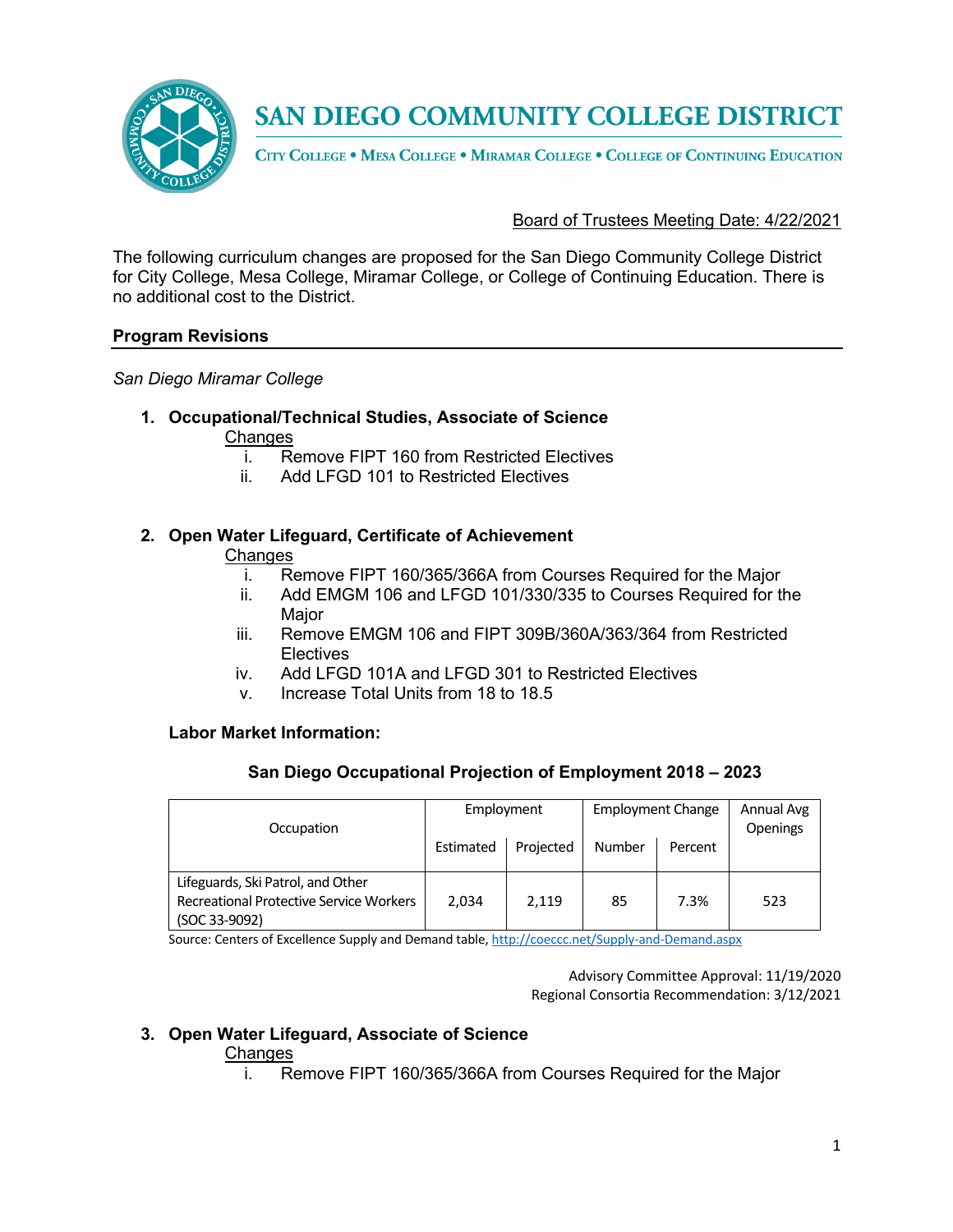

**SAN DIEGO COMMUNITY COLLEGE DISTRICT** 

CITY COLLEGE . MESA COLLEGE . MIRAMAR COLLEGE . COLLEGE OF CONTINUING EDUCATION

- ii. Add EMGM 106 and LFGD 101/330/335 to Courses Required for the Major
- iii. Remove EMGM 106 and FIPT 309B/360A/363/364 from Restricted **Electives**
- iv. Add LFGD 101A and LFGD 301 to Restricted Electives
- v. Increase Total Units from 18 to 18.5

# **Labor Market Information:**

# **San Diego Occupational Projection of Employment 2018 – 2023**

| Occupation                                     | Employment |           | <b>Employment Change</b> |         | Annual Avg<br>Openings |
|------------------------------------------------|------------|-----------|--------------------------|---------|------------------------|
|                                                | Estimated  | Projected | Number                   | Percent |                        |
| Lifeguards, Ski Patrol, and Other              |            |           |                          |         |                        |
| <b>Recreational Protective Service Workers</b> | 2,034      | 2,119     | 85                       | 7.3%    | 523                    |
| (SOC 33-9092)                                  |            |           |                          |         |                        |

Source: Centers of Excellence Supply and Demand table, http://coeccc.net/Supply-and-Demand.aspx

Advisory Committee Approval: 11/19/2020 Regional Consortia Recommendation: 3/12/2021

# **4. Seasonal Ocean Lifeguard, Certificate of Performance**

## **Changes**

- i. Remove FIPT 160 and FIPT 365 from Courses Required for the Major
- ii. Add LFGD 101 and LFGD 330 to Courses Required for the Major